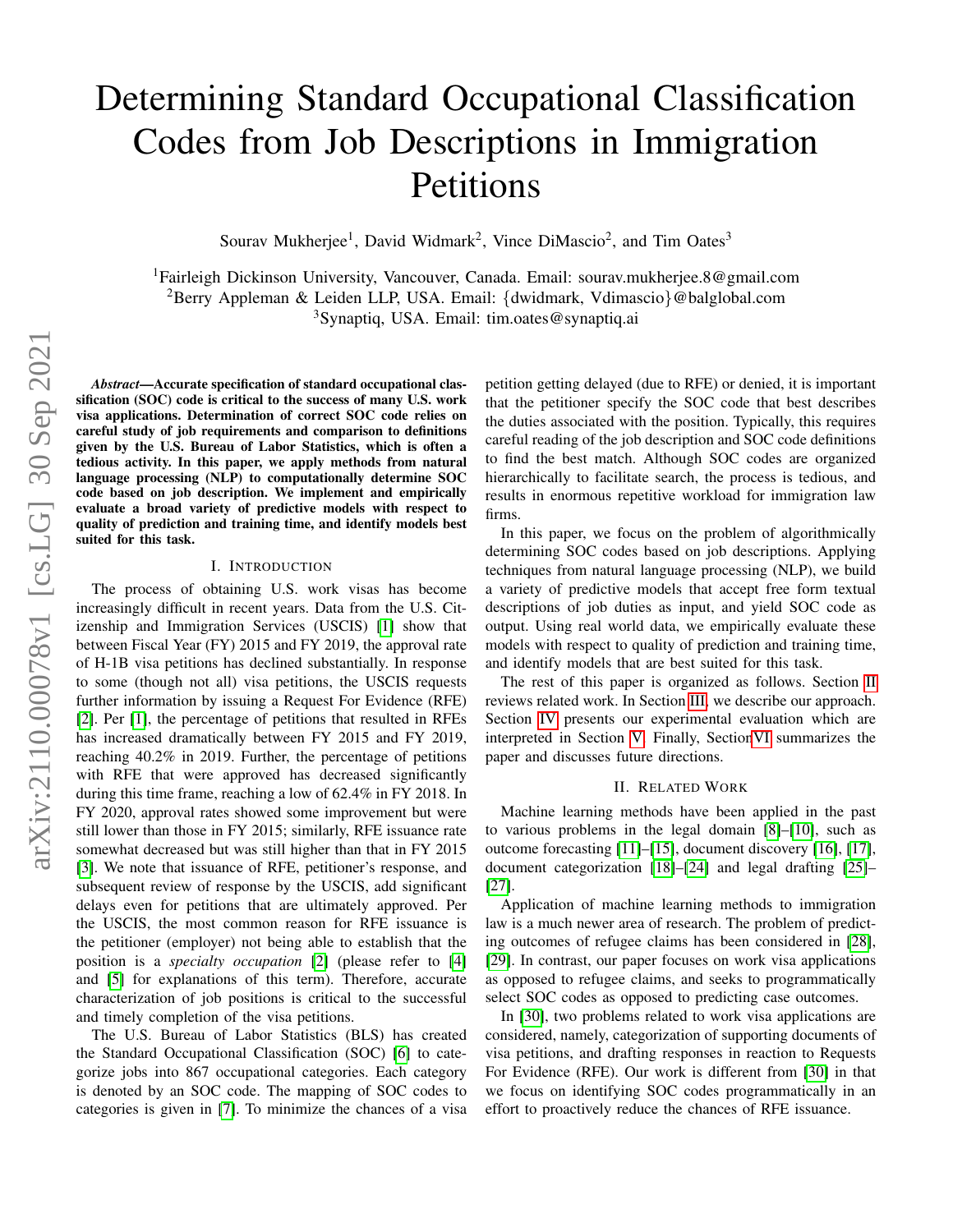Interestingly, application of natural language processing to determine SOC code has been studied in the epidemiological context. Specifically, the SOCcer (Standardized Occupation Coding for Computer-assisted Epidemiologic Research) model [\[31\]](#page-4-19) predicts SOC code based on industry, job title, and job tasks. Our work is different from SOCcer in the following ways. First, while SOCcer is trained and evaluated using health-related datasets, we focus on data related to work visa petitions. Second, while SOCcer uses an ensemble of classifiers, three of which are based on job title, one on industry, and one on task, we seek to predict SOC code using description (i.e., tasks and responsibilities) alone. This is due to our observation that in work visa related data, job titles do not map to SOC codes in a consistent way and that the number of distinct SOC codes associated with an industry such as the software industry is huge. Third, unlike SOCcer, we benchmark a broad variety of models and compare them in terms of accuracy and training time. Finally, our benchmarking includes two different text vectorization approaches, namely sparse vectorization (using TF-IDF  $n$ -grams [\[32\]](#page-4-20)) and dense vectorization (using doc2vec [\[33\]](#page-5-0), a neural network).

<span id="page-1-0"></span>The next section describes our approach in detail.

#### III. METHODOLOGY

We begin by formally defining our problem.

#### *A. Problem Statement*

# Input:

- 1)  $\Sigma$ : a finite alphabet.  $\Sigma^+$  denotes the set of all non-empty strings over  $\Sigma$ . In this paper, we focus on strings that are job descriptions expressed as free form text.
- 2)  $\mathcal{Y}$ : a finite set of labels. In this paper, SOC codes are treated as labels.
- 3)  $\mathcal{D} = \{(x_i, y_i) : 1 \leq i \leq n\}$ : a labeled dataset of size  $n \in \mathbb{N}$ , where  $x_i \in \Sigma^+$  is a job description, and  $y_i \in \mathcal{Y}$ is its corresponding SOC code.

**Output:** A function  $f : \Sigma^+ \to \mathcal{Y}$  which maps a job description x to an SOC code  $y = f(x)$  such that f minimizes the expected error with respect to some loss function.

From a pragmatic standpoint, we want such a function  $f$  to be available as a web service (i.e., web API) which accepts a request containing description  $x$  to produce a response containing the predicted SOC code  $y = f(x)$ .

## *B. Approach*

Our approach may be described as a sequence of steps as follows.

*1) Text Vectorization:* Since a majority of machine learning algorithms assume inputs to be real valued vectors, predictive modeling based on text often requires vectorizing the text, i.e., computing real valued vector representation of text. We consider two different vectorization techniques, which are as follows.

*a) TF-IDF n-grams:* An *n-gram* ( $n \in \mathbb{N}$ ) is a sequence of *n* tokens. Given  $n_{\min}, n_{\max} \in \mathbb{N}$  ( $n_{\min} \leq n_{\max}$ ), a corpus of text in  $\Sigma^+$  can be used to compute the vocabulary of all *n*-grams where  $n_{\min} \leq n \leq n_{\max}$ . Subsequently, any string  $x \in \Sigma^+$  may be represented as a vector of counts, i.e., term frequencies (TF) of  $n$ -grams present in  $x$ . Such a vector representation of a string is typically sparse, i.e., most of its components are zero, since most  $n$ -grams in the vocabulary are typically absent in it. To offset the effect of highly frequent  $n$ -grams with little semantic value, the vectors are weighted by inverse document frequencies (IDF), resulting in TF-IDF ngram representations. While TF-IDF representations have been found to achieve high accuracy in text categorization [\[32\]](#page-4-20), the high dimensionality of the sparse vectors generally entails high computational costs for training predictive models.

*b) Doc2vec:* An alternative approach that addresses the issue of dimensionality consists of using neural architectures for vectorizing words [\[34\]](#page-5-1) and strings [\[33\]](#page-5-0), using contextual similarity to predict semantic similarity. The resulting representations are known as word embeddings and document embeddings, respectively, and the above neural architectures are referred to as word2vec and doc2vec, respectively. Embeddings computed by word2vec and doc2vec are typically of lower dimensionality compared to TF-IDF  $n$ -gram representations. Therefore, such embeddings are considered dense vector representations. Since job descriptions are strings of arbitrary length, we use doc2vec to compute dense vector representations of such descriptions.

*2) Predictive Modeling:* For each type of vectorization, we train a set of standard classifiers for predicting SOC code, namely,  $k$ -nearest neighbors (KNN), Gaussian naïve Bayes (GNB), logistic regression (LR), linear support vector machine (LinearSVC), support vector machine with radial basis function (SVC-RBF), decision tree (DT), and random forest (RF).

*3) Evaluation and Model Selection:* To evaluate the models, we use  $n$ -fold cross validation. The dataset is first divided into n slices (or folds) of (roughly) equal size. In each round of cross validation, a different slice is held out for testing while the remaining  $n-1$  slices are used for training. Several metrics are recorded in each round. At the end of  $n$  rounds of training and testing, these metrics are averaged and reported. These scores help identify models best suited to the problem.

*4) Deployment:* Once a model has been selected, we deploy it as a web service which can accept a POST request whose body contains a job description in free form text and produce a response containing the predicted SOC code.

The next section presents our empirical evaluation.

#### IV. EVALUATION

# <span id="page-1-1"></span>*A. Dataset*

Our dataset consists of 46,999 labeled instances, where each instance corresponds to a visa petition. For every instance, the relevant attributes include *job title*, *job description*, *company name*, *SOC code (normalized)* (which we will refer to as simply *SOC code*), and *SOC occupation* which is a moniker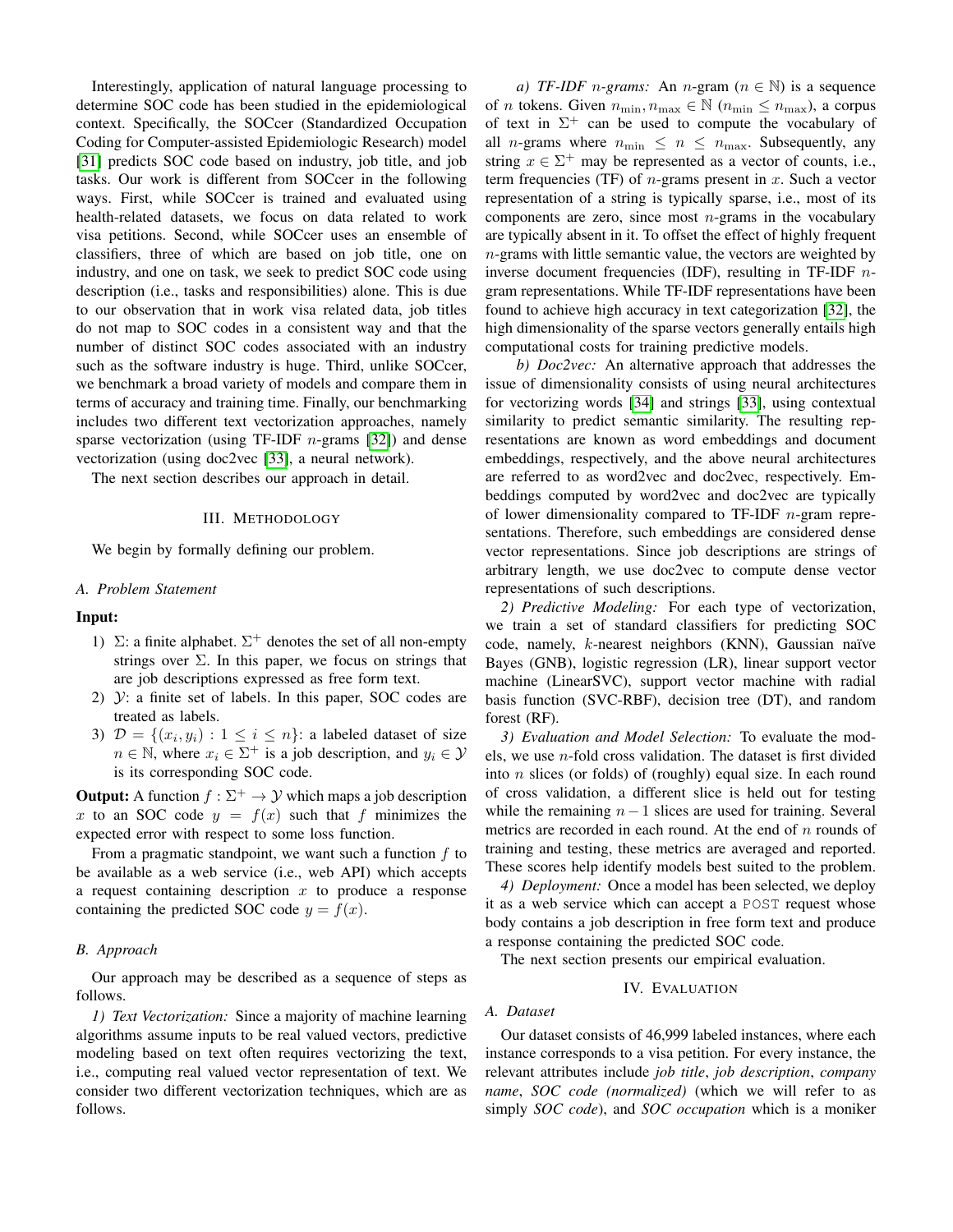of the SOC code. We exclude company name from the model since we have found it to be irrelevant to the predictive task; moreover, the predictive model should be able to generalize to all companies. We exclude job title from the model as well because we have found many instances of the same job title being associated with different SOC codes in this dataset, suggesting that job title does not consistently map to SOC code. Therefore, we use job description as the only input to our models. Since SOC occupation is simply a moniker of SOC code, we use SOC code as the only output of our models.

It is worth noting that the distribution of SOC codes in this dataset is uneven. While the dataset includes abundant examples of the most common categories, less frequent codes may not have sufficient instances. To build a predictive model that is accurate for a majority of use cases, we focus on the 5 most frequent codes, which results in a dataset with 32,262 instances.

## *B. Experimental Setup*

Our experiments are implemented using Python 3 as the programming language, in interactive notebooks hosted on the Databricks<sup>[1](#page-2-0)</sup> platform. Other standard libraries used include Scikit-learn [\[35\]](#page-5-2) for sparse vector representations and training classifiers, Gensim for doc2vec [\[36\]](#page-5-3), Numpy [\[37\]](#page-5-4) for numerical computations, Pandas [\[38\]](#page-5-5) for tabular data processing, and Matplotlib [\[39\]](#page-5-6) for plotting. We use Managed MLflow<sup>[2](#page-2-1)</sup> for deployment.

We have implemented and benchmarked 14 classifiers, 7 of which are based on  $TF-IDF$  *n*-gram representation, while the rest are based on doc2vec representation. These are compared in terms of training time, accuracy, precision, recall, and f1 score [\[40\]](#page-5-7). The values of these metrics are averaged over 10 fold cross validation and reported.

## *C. Hyperparameters*

All hyperparameters used in this evaluation are manually tuned. Automatic parameter tuning is outside the scope of this paper and left as future work.

*1) Vector Representation:* For TF-IDF n-gram representation, we use  $1 \leq n \leq 10$ . However, *n*-grams that occur in fewer than 10% of the instances or greater than 90% of the instances are ignored. The resulting sparse vectors have a dimensionality of 858. For doc2vec, we use a dimensionality of 100.

*2) Predictive Modeling:* For k-nearest neighbor classifiers, we use  $k = 3$ . For random forest classifiers, we use an ensemble of 100 estimators.

# *D. Experimental Results*

*1) Accuracy:* We measure accuracy as the fraction of predictions that are correct. Figure [1](#page-2-2) compares the accuracies of the models being evaluated.

<span id="page-2-2"></span>

Fig. 1: Accuracy scores of SOC Code predictors.

*2) Precision:* In a binary classification problem, precision is defined as the fraction of all positive predictions that are correct. Since our problem involves more than two classes, we report the macro average, i.e., the average of precision scores measured with respect to each SOC code in the dataset [\[41\]](#page-5-8). Figure [2](#page-2-3) shows the macro average precision scores of the models.

<span id="page-2-3"></span>

Fig. 2: Precision (macro average) of SOC Code predictors.

*3) Recall:* In a binary classification problem, recall is defined as the fraction of all positive instances that are correctly predicted as positive. Since our problem involves more than two classes, we report the macro average, i.e., the average of recall scores measured with respect to each SOC code in the dataset [\[42\]](#page-5-9). Figure [3](#page-3-3) shows the macro average recall scores of the models.

## *E. F1 Score*

In a binary classification problem, f1 score is defined as the harmonic mean of precision and recall. Since our problem involves more than two classes, we report the macro average, i.e., the average of f1 scores measured with respect to each SOC code in the dataset [\[43\]](#page-5-10). Figure [4](#page-3-4) shows the macro average f1 scores of the models.

# *F. Training Time*

Finally, the time taken (in seconds) to train each model (averaged over 10-fold cross validation as will all the other metrics) is shown in Figure [5.](#page-3-5)

In the next section, we interpret these results.

<span id="page-2-0"></span><sup>1</sup><https://databricks.com/>

<span id="page-2-1"></span><sup>2</sup>https://databricks.com/product/managed-mlflow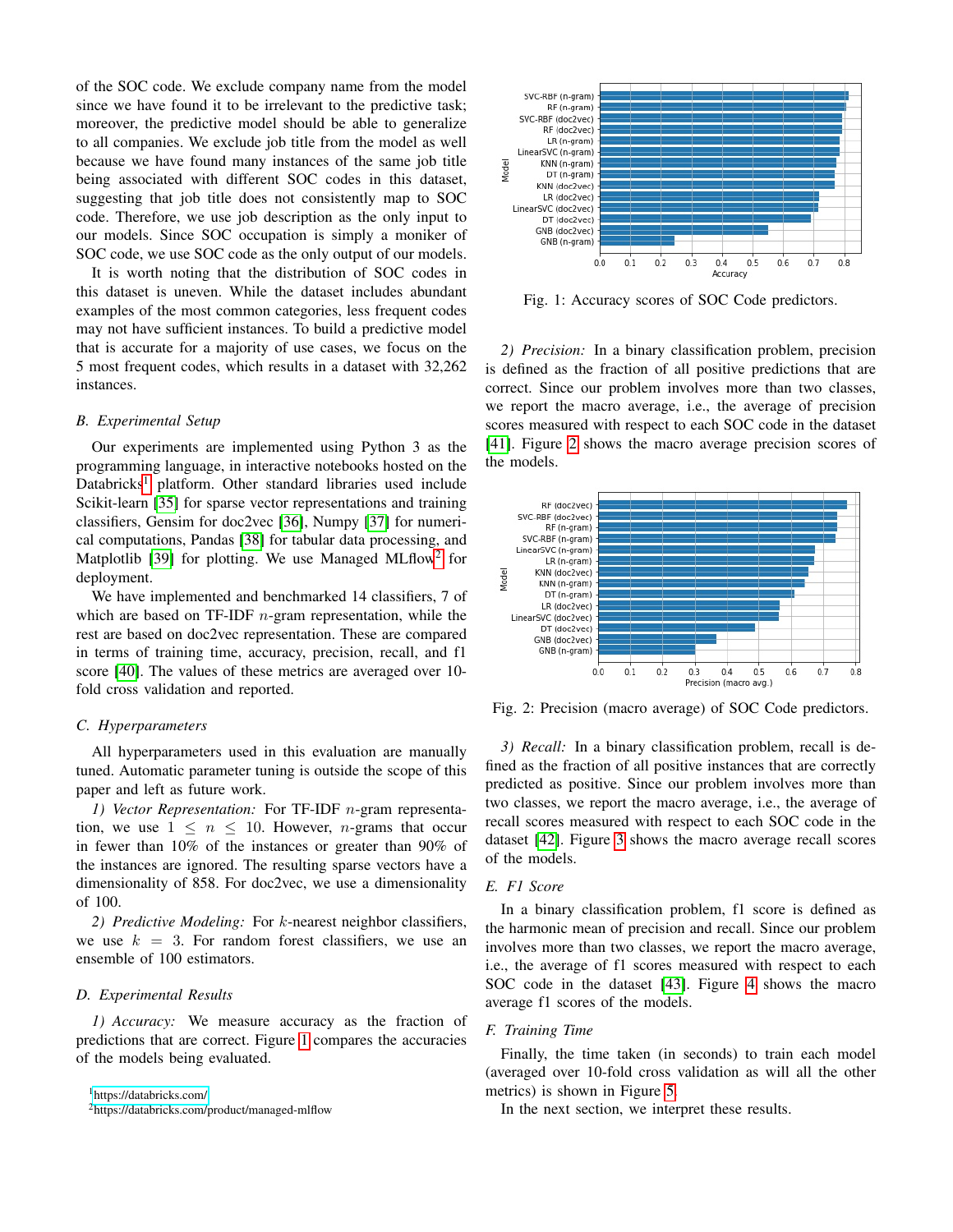<span id="page-3-3"></span>

Fig. 3: Recall (macro average) of SOC Code predictors.

<span id="page-3-4"></span>

Fig. 4: F1 score (macro average) of SOC Code predictors.

<span id="page-3-5"></span>

Fig. 5: Training time of SOC Code predictors.

#### V. DISCUSSION

<span id="page-3-1"></span>Figure [1](#page-2-2) shows that TF-IDF  $n$ -gram based support vector classifier with radial basis function (SVC-RBF) achieves the highest classification accuracy of 0.813031. We also note that regardless of whether the text vectorization is sparse (TF-IDF n-grams) or dense (doc2vec), SVC-RBF and random forest classifiers achieve high accuracy in the neighborhood of approximately 0.8.

Figures [1,](#page-2-2) [3,](#page-3-3) and [4](#page-3-4) further indicate that TF-IDF  $n$ -gram based SVC-RBF achieves the highest cross validation scores with respect to accuracy, recall, and f1 score. However, Figure [2](#page-2-3) shows doc2vec based random forest achieves the highest precision score.

These results demonstrate that while support vector classi-

fiers with radial basis functions and random forest classifiers are suitable models for SOC code prediction, the choice of representation (sparse vs. dense) may depend on the metric of highest importance.

Figure [5](#page-3-5) shows that the high accuracy of TF-IDF  $n$ -gram based SVC-RBF comes at the cost of high training time, which is significantly greater than all the other models considered in this study. On the other hand, doc2vec based SVC-RBF requires much lower training time and yet achieves comparable accuracy. We note that the dimensionality of the sparse vectors is 858 while that of the dense vectors is 100, which is likely a contributing factor to this disparity in training time. We further observe that random forest classifiers, whether based on sparse or dense vectors, can be trained even more quickly while still achieving comparable accuracy.

Therefore, in a real world deployment, the choice of model may be dependent on the trade-off between training time and accuracy. Let us consider a scenario where once an initial model has been deployed, more accurate models are trained in the background as more training data become available over time, allowing the web service to switch to such models when they are substantially more accurate. If there are time constraints associated with the initial deployment, random forest or doc2vec based SVC-RBF would provide a highly accurate model more quickly. Subsequently, if there are no time constraints on switching to newer models, then TF-IDF n-gram based SVC-RBF may be preferable for later deployments. The next section concludes the paper.

## VI. CONCLUSION

<span id="page-3-2"></span>Accurate determination of Standard Occupational Classification (SOC) codes is critical to the success and timely completion of U.S. work visa applications. In this paper, we have applied machine to reduce the repetitive workload of SOC code selection. Using methods from natural language processing, we have trained a variety of predictive models for determining SOC code based on job description. Using real world data, we have benchmarked these models with respect to quality of prediction and training time. Our results indicate that our approach results in highly accurate models that may be trained and deployed within reasonable timelines.

Several useful extensions of this work are possible. For example, the functionality of the models may be expanded to return a list of suggested SOC codes ranked by some confidence metric. Another improvement would be to incorporate statistical significance tests (e.g., Student's t-test) into the model comparison process.

#### **REFERENCES**

<span id="page-3-0"></span>[1] U.S. Citizenship and Immigration Services, "Ri-129 - petition for a nonimmigrant worker specialty occupations (h-1b) by fiscal year, month, and case status: October 1, 2014 - september 30, 2020," [https://www.uscis.gov/sites/default/files/document/reports/I129](https://www.uscis.gov/sites/default/files/document/reports/I129_Quarterly_Request_for_Evidence_FY2015_FY2020_Q4.pdf) [Quarterly](https://www.uscis.gov/sites/default/files/document/reports/I129_Quarterly_Request_for_Evidence_FY2015_FY2020_Q4.pdf)\_Request\_for\_Evidence\_FY2015\_FY2020\_Q4.pdf, accessed: September 1, 2021.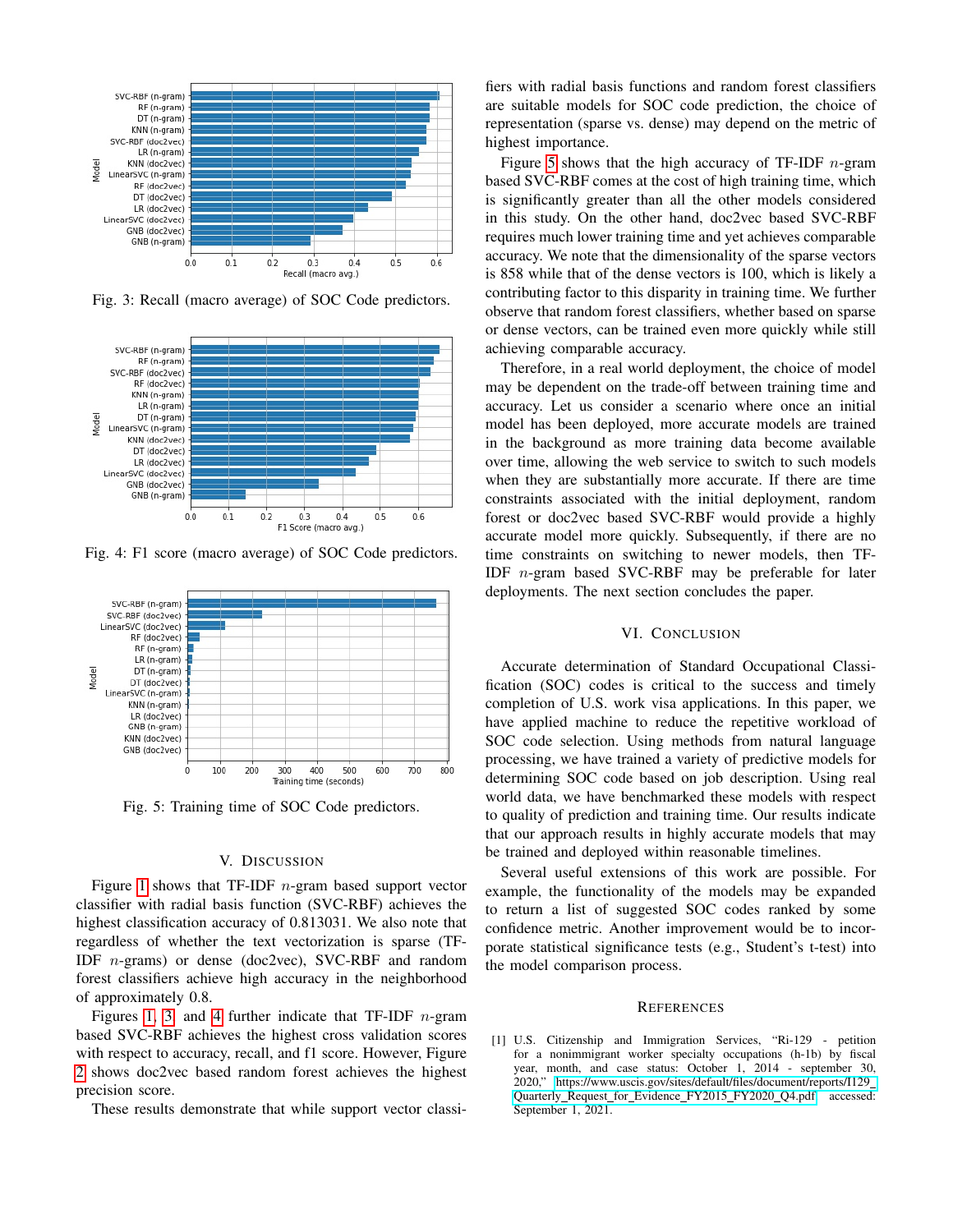- <span id="page-4-0"></span>[2] ——, "Understanding requests for evidence (rfes): A breakdown of why rfes were issued for h-1b petitions in fiscal year 2018." https://www.uscis.gov/sites/default/files/document/data/ https://www.uscis.gov/sites/default/files/document/data/ [understanding-requests-for-evidence-h-1b-petitions-in-fiscal-year-2018.](https://www.uscis.gov/sites/default/files/document/data/understanding-requests-for-evidence-h-1b-petitions-in-fiscal-year-2018.pdf) [pdf,](https://www.uscis.gov/sites/default/files/document/data/understanding-requests-for-evidence-h-1b-petitions-in-fiscal-year-2018.pdf) accessed: September 1, 2021.
- <span id="page-4-1"></span>[3] Berry Appleman & Leiden LLP, "H-1B approval rates ticked up in FY2020, but remained historically low," [https://www.bal.com/bal-news/](https://www.bal.com/bal-news/us-h-1b-approval-rates-ticked-up-in-fy2020-but-remained-historically-low/) [us-h-1b-approval-rates-ticked-up-in-fy2020-but-remained-historically-low/,](https://www.bal.com/bal-news/us-h-1b-approval-rates-ticked-up-in-fy2020-but-remained-historically-low/)
- <span id="page-4-2"></span>accessed: September 1, 2021.<br>[4] U.S. Citizenship and Citizenship and Immigration Services, "6.5 H-1B specialty occupations," [https://www.uscis.gov/](https://www.uscis.gov/i-9-central/form-i-9-resources/handbook-for-employers-m-274/60-evidence-of-status-for-certain-categories/65-h-1b-specialty-occupations) [i-9-central/form-i-9-resources/handbook-for-employers-m-274/](https://www.uscis.gov/i-9-central/form-i-9-resources/handbook-for-employers-m-274/60-evidence-of-status-for-certain-categories/65-h-1b-specialty-occupations) [60-evidence-of-status-for-certain-categories/](https://www.uscis.gov/i-9-central/form-i-9-resources/handbook-for-employers-m-274/60-evidence-of-status-for-certain-categories/65-h-1b-specialty-occupations) [65-h-1b-specialty-occupations,](https://www.uscis.gov/i-9-central/form-i-9-resources/handbook-for-employers-m-274/60-evidence-of-status-for-certain-categories/65-h-1b-specialty-occupations) accessed: September 1, 2021.
- <span id="page-4-3"></span>[5] U.S. Bureau of Labor Statistics, "Characteristics of H-1B Specialty Occupation Workers Fiscal Year 2014 Annual Report to Congress October 1, 2013 – September 30, 2014," [https://www.uscis.gov/sites/default/files/](https://www.uscis.gov/sites/default/files/document/reports/h-1B-characteristics-report-14.pdf) [document/reports/h-1B-characteristics-report-14.pdf,](https://www.uscis.gov/sites/default/files/document/reports/h-1B-characteristics-report-14.pdf) accessed: September 1, 2021.
- <span id="page-4-4"></span>[6] U.S. Bureau of Labor Statistics, "Standard Occupational Classification," [https://www.bls.gov/soc/,](https://www.bls.gov/soc/) accessed: September 1, 2021.
- <span id="page-4-5"></span>[7] ——, "2010 SOC Definitions," [https://www.bls.gov/soc/soc](https://www.bls.gov/soc/soc_2010_definitions.pdf)\_2010 [definitions.pdf,](https://www.bls.gov/soc/soc_2010_definitions.pdf) accessed: September 2, 2021.
- <span id="page-4-6"></span>[8] H. Surden, "Machine learning and law," *89 WASH. L. REV.87*, 2014. [Online]. Available:<https://scholar.law.colorado.edu/articles/81>
- [9] N. Bansal, A. Sharma, and R. K. Singh, "A review on the application of deep learning in legal domain," in *Artificial Intelligence Applications and Innovations*, J. MacIntyre, I. Maglogiannis, L. Iliadis, and E. Pimenidis, Eds. Cham: Springer International Publishing, 2019, pp. 374–381.
- <span id="page-4-7"></span>[10] D. Faggella, "Ai in law and legal practice – a comprehensive view of 35 current applications," [https://emerj.com/ai-sector-overviews/](https://emerj.com/ai-sector-overviews/ai-in-law-legal-practice-current-applications/) [ai-in-law-legal-practice-current-applications/,](https://emerj.com/ai-sector-overviews/ai-in-law-legal-practice-current-applications/) accessed: September 1, 2021.
- <span id="page-4-8"></span>[11] T. W. Ruger, P. T. Kim, A. D. Martin, and K. M. Quinn, "The supreme court forecasting project: Legal and political science approaches to predicting supreme court decisionmaking," *Columbia Law Review*, vol. 104, no. 4, pp. 1150–1210, 2004. [Online]. Available: <http://www.jstor.org/stable/4099370>
- [12] A. D. Martin, K. M. Quinn, T. W. Ruger, and P. T. Kim, "Competing approaches to predicting supreme court decision making," *Perspectives on Politics*, vol. 2, no. 4, pp. 761–767, 2004. [Online]. Available: <http://www.jstor.org/stable/3688543>
- [13] D. Katz, I. Bommarito, and J. Blackman, "A general approach for predicting the behavior of the supreme court of the united states," *PLOS ONE*, vol. 12, 12 2016.
- [14] N. Aletras, D. Tsarapatsanis, D. Preotiuc-Pietro, and V. Lampos, "Predicting judicial decisions of the european court of human rights: a natural language processing perspective," *PeerJ Comput. Sci.*, vol. 2, p. e93, 2016.
- <span id="page-4-9"></span>[15] M. Medvedeva, M. Vols, and M. Wieling, "Using machine learning to predict decisions of the european court of human rights," *Artificial Intelligence and Law*, vol. 28, pp. 237–266, 2019.
- <span id="page-4-10"></span>[16] E. Yang, D. A. Grossman, O. Frieder, and R. Yurchak, "Effectiveness" results for popular e-discovery algorithms," in *Proceedings of the 16th edition of the International Conference on Artificial Intelligence and Law, ICAIL 2017, London, United Kingdom, June 12-16, 2017*, J. Keppens and G. Governatori, Eds. ACM, 2017, pp. 261–264. [Online]. Available:<https://doi.org/10.1145/3086512.3086540>
- <span id="page-4-11"></span>[17] G. V. Cormack and M. R. Grossman, "Evaluation of machine-learning protocols for technology-assisted review in electronic discovery," *Proceedings of the 37th international ACM SIGIR conference on Research & development in information retrieval*, 2014.
- <span id="page-4-12"></span>[18] M. A. Lemley and J. H. Walker, "Intellectual property litigation clearinghouse: Data overview," *Kauffman Symposium on Entrepreneurship and Innovation Data*, 2007.
- [19] F. Wei, H. Qin, S. Ye, and H. Zhao, "Empirical study of deep learning for text classification in legal document review," in *IEEE International Conference on Big Data, Big Data 2018, Seattle, WA, USA, December 10-13, 2018*, N. Abe, H. Liu, C. Pu, X. Hu, N. K. Ahmed, M. Qiao, Y. Song, D. Kossmann, B. Liu, K. Lee, J. Tang, J. He, and J. S. Saltz, Eds. IEEE, 2018, pp. 3317–3320. [Online]. Available:<https://doi.org/10.1109/BigData.2018.8622157>
- [20] N. C. Silva, F. Braz, T. E. de Campos, A. B. S. Guedes, D. B. Mendes, D. A. Bezerra, D. B. Gusmao, F. B. S. Chaves, G. G. Ziegler,

L. H. Horinouchi, M. U. Ferreira, P. H. Inazawa, V. H. D. Coelho, R. V. C. Fernandes, F. H. Peixoto, M. S. M. Filho, B. P. Sukiennik, L. Rosa, R. Silva, T. A. Junquilho, and G. Carvalho, "Document type classification for brazil's supreme court using a convolutional neural network," in *ICoFCS-2018*, 2018.

- [21] S. Undavia, A. Meyers, and J. Ortega, "A comparative study of classifying legal documents with neural networks," in *Proceedings of the 2018 Federated Conference on Computer Science and Information Systems, FedCSIS 2018, Poznan, Poland, September 9-12, 2018 ´* , ser. Annals of Computer Science and Information Systems, M. Ganzha, L. A. Maciaszek, and M. Paprzycki, Eds., vol. 15, 2018, pp. 515–522. [Online]. Available:<https://doi.org/10.15439/2018F227>
- [22] Q. Lu, J. G. Conrad, K. Al-Kofahi, and W. Keenan, "Legal document clustering with built-in topic segmentation," in *Proceedings of the 20th ACM Conference on Information and Knowledge Management, CIKM 2011, Glasgow, United Kingdom, October 24-28, 2011*, C. Macdonald, I. Ounis, and I. Ruthven, Eds. ACM, 2011, pp. 383–392. [Online]. Available:<https://doi.org/10.1145/2063576.2063636>
- [23] L. O. de Colla Furquim and V. L. S. de Lima, "Clustering and categorization of brazilian portuguese legal documents," in *Computational Processing of the Portuguese Language - 10th International Conference, PROPOR 2012, Coimbra, Portugal, April 17-20, 2012. Proceedings*, ser. Lecture Notes in Computer Science, H. de Medeiros Caseli, A. Villavicencio, A. J. S. Teixeira, and F. Perdigão, Eds., vol. 7243. Springer, 2012, pp. 272–283. [Online]. Available: [https://doi.org/10.1007/978-3-642-28885-2](https://doi.org/10.1007/978-3-642-28885-2_31) 31
- <span id="page-4-13"></span>[24] R. K. V and K. Raghuveer, "Article: Legal documents clustering using latent dirichlet allocation," *International Journal of Applied Information Systems*, vol. 2, no. 6, pp. 27–33, May 2012, published by Foundation of Computer Science, New York, USA.
- <span id="page-4-14"></span>[25] J. Sprowl, P. Balasubramanian, T. Chinwalla, M. W. Evens, and H. Klawans, "An expert system for drafting legal documents," in *American Federation of Information Processing Societies: 1984 National Computer Conference, 9-12 July 1984, Las Vegas, Nevada, USA*, ser. AFIPS Conference Proceedings, vol. 53. AFIPS Press, 1984, pp. 667–673. [Online]. Available:<https://doi.org/10.1145/1499310.1499396>
- [26] K. D. Betts and K. R. Jaep, "The dawn of fully automated contract drafting: Machine learning breathes new life into a decades-old promise," *15 Duke Law & Technology Review*, pp. 216–233, 2017.
- <span id="page-4-15"></span>[27] S. Miller, "Benefits of artificial intelligence: what have you done for me lately?" [https://legal.thomsonreuters.com/en/insights/articles/](https://legal.thomsonreuters.com/en/insights/articles/benefits-of-artificial-intelligence) [benefits-of-artificial-intelligence,](https://legal.thomsonreuters.com/en/insights/articles/benefits-of-artificial-intelligence) accessed: September 1, 2021.
- <span id="page-4-16"></span>[28] M. Dunn, L. Sagun, H. Sirin, and D. Chen, "Early predictability of asylum court decisions," in *Proceedings of the 16th edition of the International Conference on Artificial Intelligence and Law, ICAIL 2017, London, United Kingdom, June 12-16, 2017*, J. Keppens and G. Governatori, Eds. ACM, 2017, pp. 233–236. [Online]. Available: <https://doi.org/10.1145/3086512.3086537>
- <span id="page-4-17"></span>[29] D. L. Chen and J. Eagel, "Can machine learning help predict the outcome of asylum adjudications?" in *Proceedings of the 16th edition of the International Conference on Artificial Intelligence and Law, ICAIL 2017, London, United Kingdom, June 12-16, 2017*, J. Keppens and G. Governatori, Eds. ACM, 2017, pp. 237–240. [Online]. Available: <https://doi.org/10.1145/3086512.3086538>
- <span id="page-4-18"></span>[30] S. Mukherjee, T. Oates, V. DiMascio, H. Jean, R. Ares, D. Widmark, and J. Harder, "Immigration document classification and automated response generation," in *20th International Conference on Data Mining Workshops, ICDM Workshops 2020, Sorrento, Italy, November 17-20, 2020*, G. D. Fatta, V. S. Sheng, A. Cuzzocrea, C. Zaniolo, and X. Wu, Eds. IEEE, 2020, pp. 782–789. [Online]. Available: <https://doi.org/10.1109/ICDMW51313.2020.00114>
- <span id="page-4-19"></span>[31] D. E. Russ, K. Y. Ho, J. S. Colt, K. R. Armenti, D. Baris, W. H. Chow, F. Davis, A. Johnson, M. P. Purdue, M. R. Karagas, K. Schwartz, M. Schwenn, D. T. Silverman, C. A. Johnson, and M. C. Friesen, "Computer-based coding of free-text job descriptions to efficiently identify occupations in epidemiological studies," *Occup Environ Med*, vol. 73, no. 6, pp. 417–424, Jun 2016.
- <span id="page-4-20"></span>[32] T. Joachims, "Text categorization with support vector machines: Learning with many relevant features," in *Machine Learning: ECML-98, 10th European Conference on Machine Learning, Chemnitz, Germany, April 21-23, 1998, Proceedings*, ser. Lecture Notes in Computer Science, C. Nedellec and C. Rouveirol, Eds., vol. 1398. Springer, 1998, pp. 137–142. [Online]. Available:<https://doi.org/10.1007/BFb0026683>